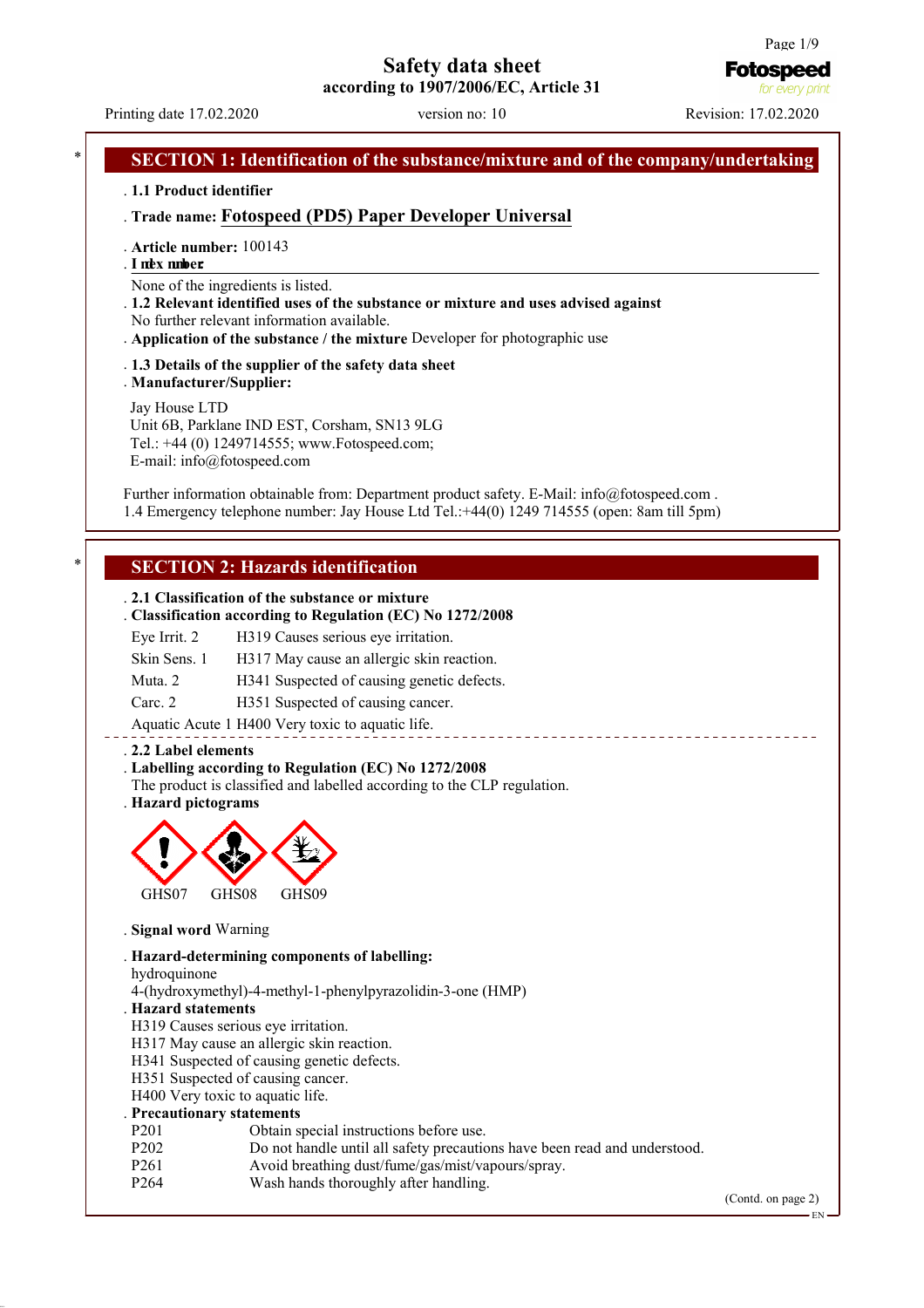Printing date 17.02.2020 version no: 10 Revision: 17.02.2020

# **Trade name: Fotospeed (PD5) Paper Developer Universal**

|                             | (Cond. of page 1)                                                                                     |
|-----------------------------|-------------------------------------------------------------------------------------------------------|
| P <sub>272</sub>            | Contaminated work clothing should not be allowed out of the workplace.                                |
| P <sub>273</sub>            | Avoid release to the environment.                                                                     |
| P <sub>280</sub>            | Wear protective gloves/protective clothing/eye protection/face protection.                            |
| P302+P352                   | IF ON SKIN: Wash with plenty of water.                                                                |
|                             | P305+P351+P338 IF IN EYES: Rinse cautiously with water for several minutes. Remove contact lenses, if |
|                             | present and easy to do. Continue rinsing.                                                             |
| P308+P313                   | IF exposed or concerned: Get medical advice/attention.                                                |
| P321                        | Specific treatment (see on this label).                                                               |
| $P362 + P364$               | Take off contaminated clothing and wash it before reuse.                                              |
| $P333 + P313$               | If skin irritation or rash occurs: Get medical advice/attention.                                      |
| P337+P313                   | If eye irritation persists: Get medical advice/attention.                                             |
| P391                        | Collect spillage.                                                                                     |
| P <sub>405</sub>            | Store locked up.                                                                                      |
| P <sub>501</sub>            | Dispose of contents/container in accordance with local regulations.                                   |
| . 2.3 Other hazards         |                                                                                                       |
|                             | Results of PBT and vPvB assessment                                                                    |
| <b>PBT:</b> Not applicable. |                                                                                                       |
| . vPvB: Not applicable.     |                                                                                                       |

# **SECTION 3: Composition/information on ingredients**

#### . **3.2 Chemical characterisation: Mixtures**

. **Description:** Mixture of substances listed below and with nonhazardous additions.

|  |  |  |  | . Dangerous components: |
|--|--|--|--|-------------------------|
|--|--|--|--|-------------------------|

| <b>Dancer cas components</b>                                      |                                                                                                                                                                                                                                    |            |
|-------------------------------------------------------------------|------------------------------------------------------------------------------------------------------------------------------------------------------------------------------------------------------------------------------------|------------|
| CAS: 584-08-7<br>EINECS: 209-529-3<br>Reg.nr.: 01-2119532646-36   | potassium carbonate<br>$\diamond$ Skin Irrit. 2, H315; Eye Irrit. 2, H319; STOT SE 3, H335                                                                                                                                         | $5 - 10\%$ |
| $CAS: 140-01-2$<br>EINECS: 205-391-3<br>Reg.nr.: 01-2119474445-33 | Diethylenetriaminepentaacetic acid, pentasodium salt (DTPA-Na5)<br>Repr. 2, H361; $\Diamond$ Acute Tox. 4, H332                                                                                                                    | $1 - 5\%$  |
| CAS: 123-31-9<br>EINECS: 204-617-8<br>Reg.nr.: 01-2119524016-51   | hydroquinone<br>$\circledast$ Muta. 2, H341; Carc. 2, H351; $\circledast$ Eye Dam. 1, H318; $\circledast$ Aquatic<br>Index number: 604-005-00-4 Acute 1, H400 (M=10); $\Diamond$ Acute Tox. 4, H302; Skin Sens. 1, H317            | $1 - 5\%$  |
| CAS: 13047-13-7<br>EINECS: 235-920-3                              | 4-(hydroxymethyl)-4-methyl-1-phenylpyrazolidin-3-one (HMP)<br>Aquatic Chronic 2, H411; $\Diamond$ Acute Tox. 4, H302; Skin Sens. 1,<br>H317                                                                                        | $<1\%$     |
|                                                                   | $\lambda$ . The state of the state of the state of the state of the state of the state of the state of the state of the state of the state of the state of the state of the state of the state of the state of the state of the st |            |

. **Additional information:** For the wording of the listed hazard phrases refer to section 16.

# **SECTION 4: First aid measures**

. **4.1 Description of first aid measures**

- . **After inhalation:** Supply fresh air and to be sure call for a doctor.
- . **After skin contact:** Immediately wash with water and soap and rinse thoroughly.
- . **After eye contact:**

Rinse opened eye for several minutes under running water. If symptoms persist, consult a doctor.

- . **After swallowing:** If symptoms persist consult doctor.
- . **4.2 Most important symptoms and effects, both acute and delayed**
- No further relevant information available.
- . **4.3 Indication of any immediate medical attention and special treatment needed** No further relevant information available.

(Contd. on page 3)

EN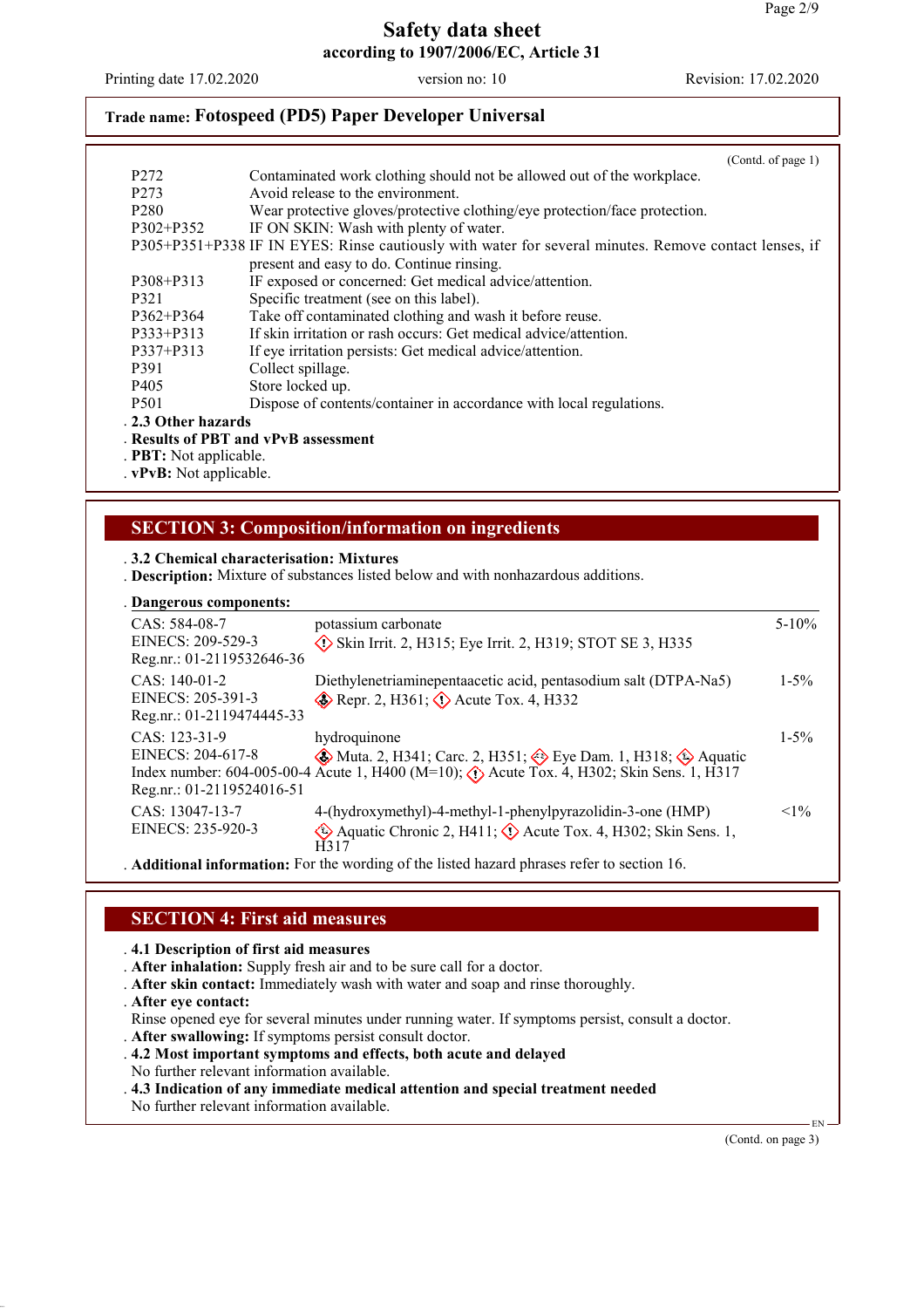Printing date 17.02.2020 version no: 10 Revision: 17.02.2020

# **Trade name: Fotospeed (PD5) Paper Developer Universal**

(Contd. of page 2)

## **SECTION 5: Firefighting measures**

- . **5.1 Extinguishing media**
- . **Suitable extinguishing agents:**
- CO2, powder or water spray. Fight larger fires with water spray or alcohol resistant foam.
- . **5.2 Special hazards arising from the substance or mixture** No further relevant information available.
- . **5.3 Advice for firefighters**
- . **Protective equipment:** No special measures required.

#### **SECTION 6: Accidental release measures**

. **6.1 Personal precautions, protective equipment and emergency procedures** Ensure adequate ventilation . **6.2 Environmental precautions:**

Inform respective authorities in case of seepage into water course or sewage system. Dilute with plenty of water.

Do not allow to enter sewers/ surface or ground water.

. **6.3 Methods and material for containment and cleaning up:** Absorb with liquid-binding material (sand, diatomite, acid binders, universal binders, sawdust). Dispose contaminated material as waste according to item 13.

- . **6.4 Reference to other sections**
- See Section 7 for information on safe handling.
- See Section 8 for information on personal protection equipment.

See Section 13 for disposal information.

# **SECTION 7: Handling and storage**

. **7.1 Precautions for safe handling** Keep receptacles tightly sealed.

. **Information about fire - and explosion protection:** No special measures required.

. **7.2 Conditions for safe storage, including any incompatibilities**

- . **Storage:**
- . **Requirements to be met by storerooms and receptacles:** No special requirements.
- . **Information about storage in one common storage facility:** Store away from foodstuffs.
- . **Further information about storage conditions:**
- Keep container tightly sealed.

Store in cool, dry conditions in well sealed receptacles.

Store under lock and key and out of the reach of children.

Recommended storage temperature: 5-30°C

Protect from exposure to the light.

. **7.3 Specific end use(s)** No further relevant information available.

# **SECTION 8: Exposure controls/personal protection**

#### . **Additional information about design of technical facilities:** No further data; see item 7.

. **8.1 Control parameters**

**Ingredients with limit values that require monitoring at the workplace:** .

**123-31-9 hydroquinone (1-5%)**

WEL Long-term value: 0.5 mg/m<sup>3</sup>

#### **DNELs** .

# **123-31-9 hydroquinone**

| Dermal Long-term - systemic - effects | 128 mg/kg bw/day (wkd) |
|---------------------------------------|------------------------|
|                                       |                        |

Long-term - systemic effects 64 mg/kd bw/day (wkd)

Inhalative Long-term exposure-local effects 7 mg/m3 (wkd)

Long-term - local - effects 1 mg/m3 (wkd)

(Contd. on page 4)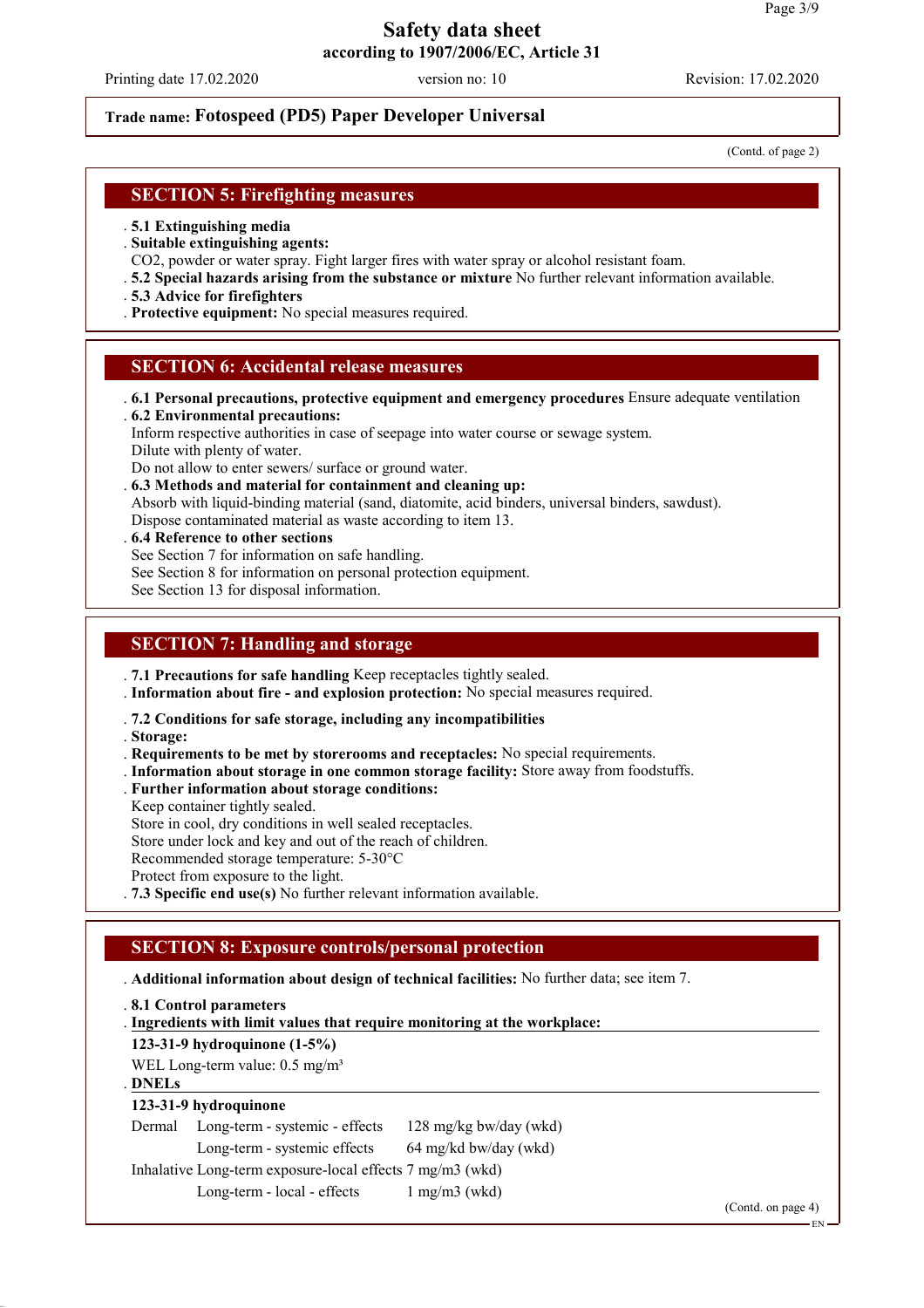Printing date 17.02.2020 version no: 10 Revision: 17.02.2020

(Contd. of page 3)

# Long-term - systemic effects  $1.74$  mg/m<sup>3</sup> (wkd) Long-term - local effects  $0.5 \text{ mg/m}^3$  (wkd) **PNECs** . **123-31-9 hydroquinone** Aquatic compartment - freshwater 0.000114 mg/l (Water) Aquatic compartment - marine water 0.000114 mg/l (Water) Aquatic compartment -water,intermittent releases 0.00134 mg/l (Water)

**Trade name: Fotospeed (PD5) Paper Developer Universal**

Aquatic compartment -sediment in freshwater 0.00098 mg/kg sed dw (Water) Aquatic compartment -sediment in marine water 0.000097 mg/kg sed dw (Water)

Terrestrial compartment -soil 0.000129 mg/kg dw (Soil)

Sewage treatment plant (Abwasserreinigungsanlagen) 0.71 mg/l (Sewage Treatment Plant)

. **Additional information:** The lists valid during the making were used as basis.

#### . **8.2 Exposure controls**

- . **Personal protective equipment:**
- . **General protective and hygienic measures:**
- Keep away from foodstuffs, beverages and feed.
- Immediately remove all soiled and contaminated clothing
- Wash hands before breaks and at the end of work.
- Avoid contact with the eyes and skin.
- . **Respiratory protection:** Ensure adequate ventilation
- . **Protection of hands:**



Protective gloves

The glove material has to be impermeable and resistant to the product/ the substance/ the preparation.

Selection of the glove material on consideration of the penetration times, rates of diffusion and the degradation . **Material of gloves**

The selection of the suitable gloves does not only depend on the material, but also on further marks of quality and varies from manufacturer to manufacturer. As the product is a preparation of several substances, the resistance of the glove material can not be calculated in advance and has therefore to be checked prior to the application.

#### . **Penetration time of glove material**

| Gove material   | breakthroug-time | layer thickness |
|-----------------|------------------|-----------------|
| Butyl rubber:   | $\geq$ 480 min   | $\geq 0.4$ mm   |
| Nitrile rubber: | $\geq$ 480 min   | $≥0,38$ mm      |
| Neoprene:       | $\geq$ 240 min   | $≥0,65$ mm      |

The exact break trough time has to be found out by the manufacturer of the protective gloves and has to be observed.

# . **As protection from splashes gloves made of the following materials are suitable:**

- Nitrile rubber, NBR
- Neoprene gloves . **Eye protection:**



Tightly sealed goggles

. **Body protection:** Protective work clothing

 EN (Contd. on page 5)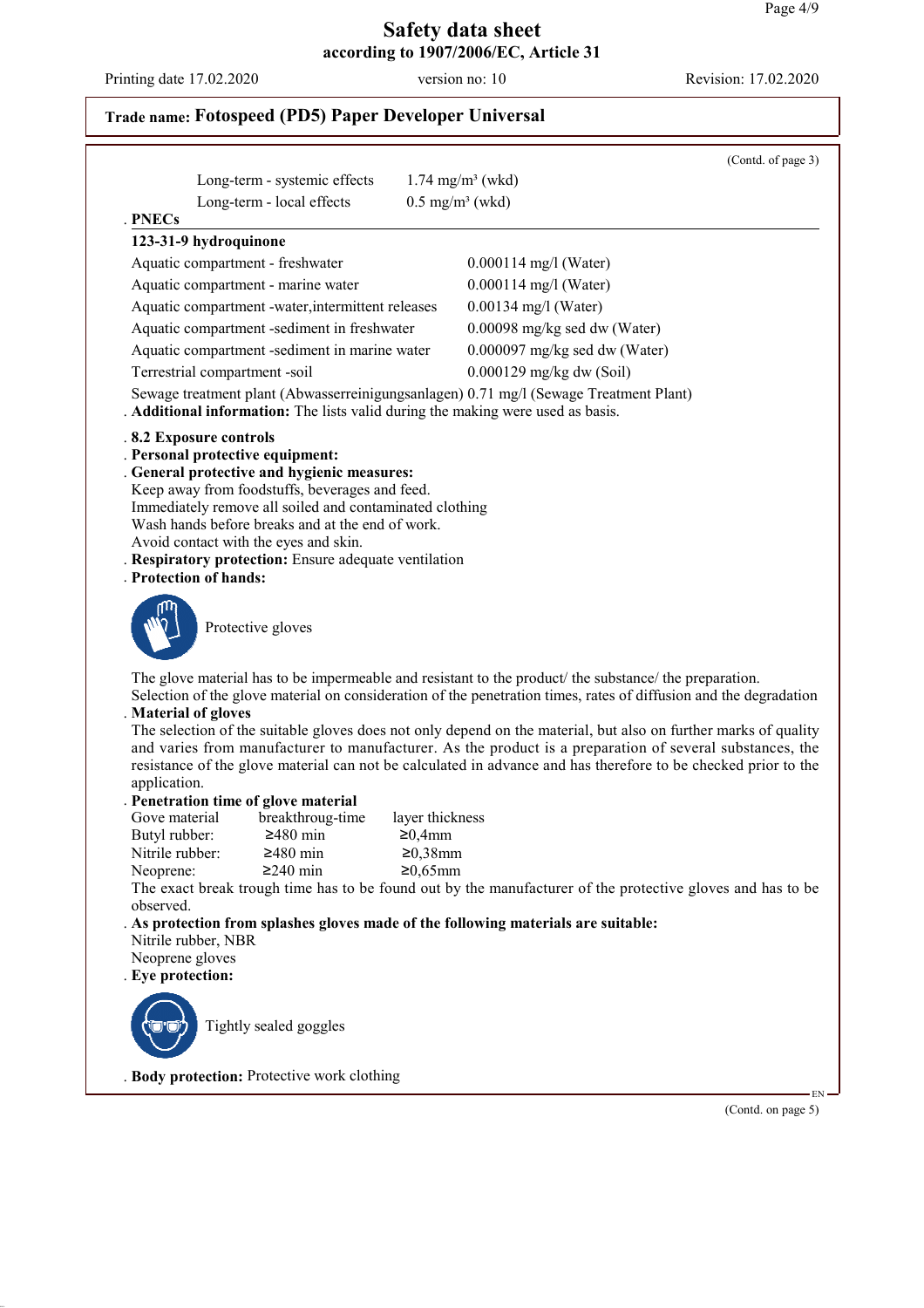Printing date 17.02.2020 version no: 10 Revision: 17.02.2020

# **Trade name: Fotospeed (PD5) Paper Developer Universal**

(Contd. of page 4)

| <b>SECTION 9: Physical and chemical properties</b>                                                             |                                               |  |
|----------------------------------------------------------------------------------------------------------------|-----------------------------------------------|--|
| . 9.1 Information on basic physical and chemical properties<br><b>General Information</b><br>. Appearance:     |                                               |  |
| Form:                                                                                                          | Fluid                                         |  |
| Colour:                                                                                                        | Light yellow                                  |  |
| . Odour:                                                                                                       | Nearly odourless                              |  |
| . pH-value at $20 °C$ :                                                                                        | ~10.5                                         |  |
| Change in condition<br>Melting point/freezing point:<br>Initial boiling point and boiling range: Undetermined. | Undetermined.                                 |  |
| . Flash point:                                                                                                 | Not applicable.                               |  |
| . Auto-ignition temperature:                                                                                   | Product is not selfigniting.                  |  |
| . Explosive properties:                                                                                        | Product does not present an explosion hazard. |  |
| . Vapour pressure at $20^{\circ}$ C:                                                                           | $23$ hPa                                      |  |
| . Density at $20^{\circ}$ C:                                                                                   | $\sim$ 1.2 g/cm <sup>3</sup>                  |  |
| . Solubility in / Miscibility with<br>water:                                                                   | Fully miscible.                               |  |
| . Viscosity:                                                                                                   |                                               |  |
| Dynamic:                                                                                                       | Not determined.                               |  |
| Kinematic:                                                                                                     | Not determined.                               |  |
| . Solvent content:                                                                                             |                                               |  |
| Organic solvents:                                                                                              | $0.0\%$                                       |  |
| Water:                                                                                                         | 50-90 $%$                                     |  |
| .9.2 Other information                                                                                         | No further relevant information available.    |  |

# **SECTION 10: Stability and reactivity**

. **10.1 Reactivity** No further relevant information available.

. **10.2 Chemical stability**

. **Thermal decomposition / conditions to be avoided:** No decomposition if used according to specifications.

- . **10.3 Possibility of hazardous reactions** No dangerous reactions known.
- . **10.4 Conditions to avoid** No further relevant information available.
- . **10.5 Incompatible materials:** No further relevant information available.
- . **10.6 Hazardous decomposition products:** No dangerous decomposition products known.

# **SECTION 11: Toxicological information**

. **11.1 Information on toxicological effects**

. **Acute toxicity** Based on available data, the classification criteria are not met.

**LD/LC50 values relevant for classification:** .

#### **584-08-7 potassium carbonate**

Oral LD50 >2000 mg/kg (rat)

#### **140-01-2 Diethylenetriaminepentaacetic acid, pentasodium salt (DTPA-Na5)**

Oral LD50 >2000 mg/kg (rat)

#### **123-31-9 hydroquinone**

Oral LD50 302 mg/kg (rat)

Dermal LD50 >2000 mg/kg (rabbit)

(Contd. on page 6)

EN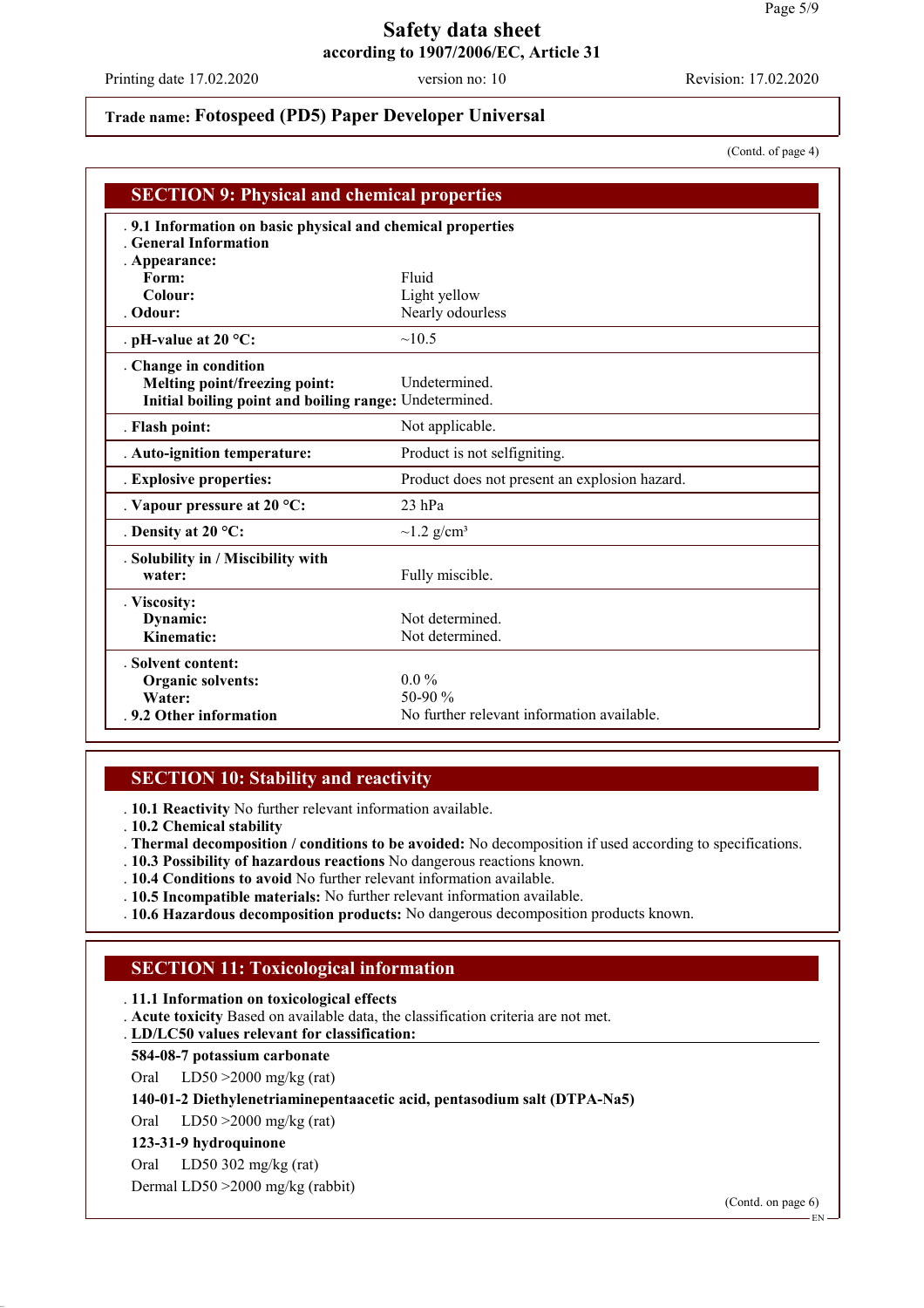Printing date 17.02.2020 version no: 10 Revision: 17.02.2020

# **Trade name: Fotospeed (PD5) Paper Developer Universal**

(Contd. of page 5) **13047-13-7 4-(hydroxymethyl)-4-methyl-1-phenylpyrazolidin-3-one (HMP)** Oral LD50 566 mg/kg (rat) . **Primary irritant effect:** . **Skin corrosion/irritation** Based on available data, the classification criteria are not met. . **Serious eye damage/irritation** Causes serious eye irritation. . **Respiratory or skin sensitisation** May cause an allergic skin reaction. . **CMR effects (carcinogenity, mutagenicity and toxicity for reproduction)** . **Germ cell mutagenicity** Suspected of causing genetic defects. . **Carcinogenicity** Suspected of causing cancer. . **Reproductive toxicity** Based on available data, the classification criteria are not met. . **STOT-single exposure** Based on available data, the classification criteria are not met. . **STOT-repeated exposure** Based on available data, the classification criteria are not met. . **Aspiration hazard** Based on available data, the classification criteria are not met. **SECTION 12: Ecological information** . **12.1 Toxicity Aquatic toxicity:** . **140-01-2 Diethylenetriaminepentaacetic acid, pentasodium salt (DTPA-Na5)** EC50 48h: >500 mg/l (daphnia magna (Water flea)) 48h: >500 mg/l (Invertebrates) LC50 96h: 1115 mg/l (fish) 96h: >1000 mg/l (Lepomis macrochirus (Sonnenbarsch)) **123-31-9 hydroquinone** EC50 48h: 0.29 mg/l (daphnia magna (Water flea)) LC50 96h: 0.044 mg/l (fish: Pimephales promelas) **13047-13-7 4-(hydroxymethyl)-4-methyl-1-phenylpyrazolidin-3-one (HMP)** LC50 1-10 mg/l (fish) . **12.2 Persistence and degradability** No further relevant information available. . **12.3 Bioaccumulative potential** No further relevant information available. . **12.4 Mobility in soil** No further relevant information available. . **Ecotoxical effects:** . **Remark:** Harmful to fish . **Additional ecological information:** . **General notes:** Do not allow product to reach ground water, water course or sewage system. Harmful to aquatic organisms Water hazard class 2 (German Regulation) (Self-assessment): hazardous for water Danger to drinking water if even small quantities leak into the ground. . **12.5 Results of PBT and vPvB assessment** . **PBT:** Not applicable. . **vPvB:** Not applicable. . **12.6 Other adverse effects** No further relevant information available. **SECTION 13: Disposal considerations** . **13.1 Waste treatment methods**

. **Recommendation**

Must not be disposed together with household garbage. Do not allow product to reach sewage system.

(Contd. on page 7)

EN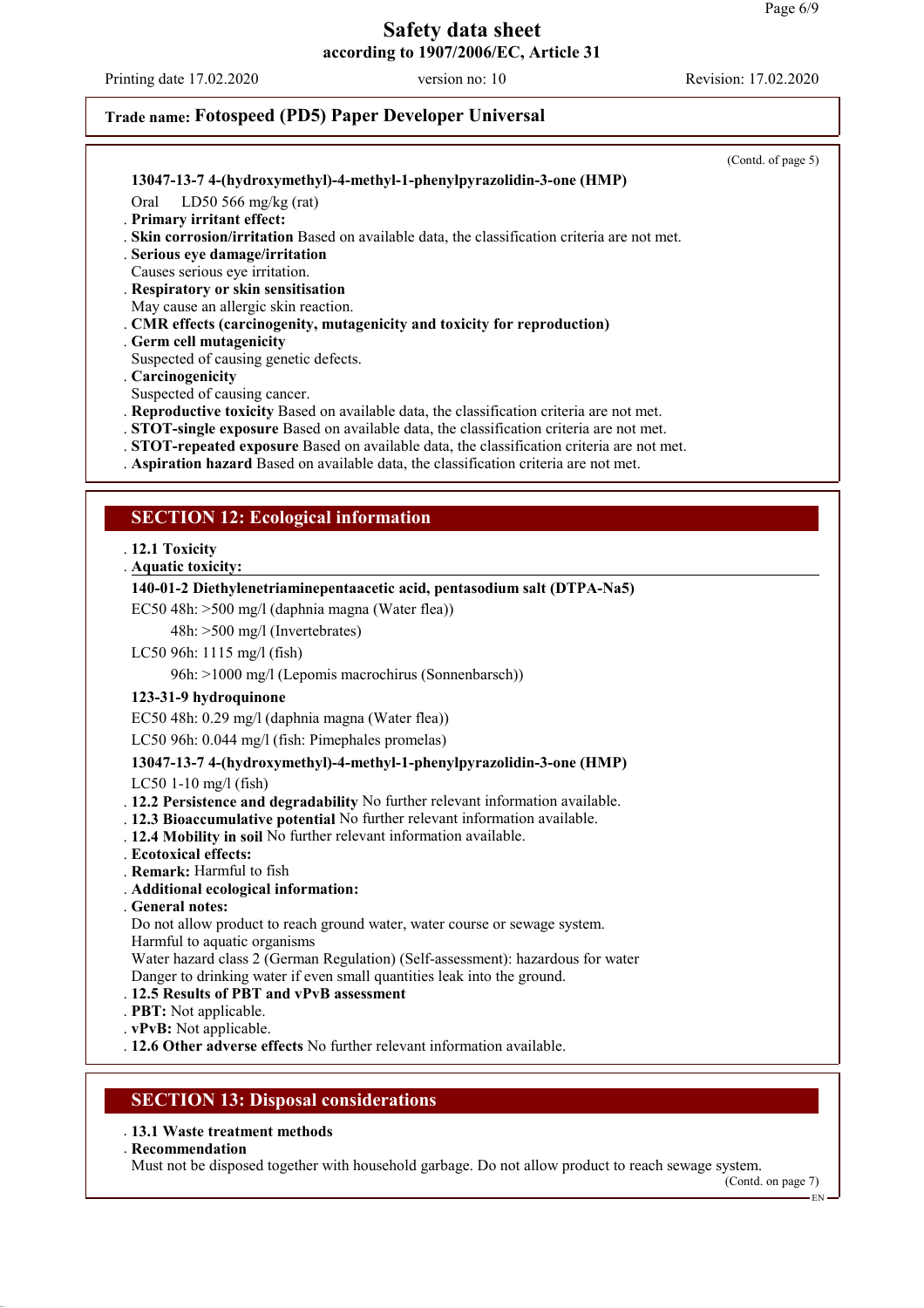# **Safety data sheet**

Printing date 17.02.2020 version no: 10 Revision: 17.02.2020

# **Trade name: Fotospeed (PD5) Paper Developer Universal**

**European waste catalogue** .

09 01 01 water-based developer and activator solutions

. **Uncleaned packaging:**

. **Recommendation:** Disposal must be made according to official regulations.

. **Recommended cleansing agents:** Water, if necessary together with cleansing agents.

| <b>SECTION 14: Transport information</b>                                                               |                                                                                                                                                                     |  |
|--------------------------------------------------------------------------------------------------------|---------------------------------------------------------------------------------------------------------------------------------------------------------------------|--|
| . 14.1 UN-Number<br>. ADR, IMDG, IATA                                                                  | UN3082                                                                                                                                                              |  |
| . 14.2 UN proper shipping name<br>$.$ ADR                                                              | 3082 ENVIRONMENTALLY HAZARDOUS<br>SUBSTANCE, LIQUID, N.O.S. (Hydroquinone (1,4-                                                                                     |  |
| . IMDG                                                                                                 | dihydroxybenzene))<br>ENVIRONMENTALLY HAZARDOUS SUBSTANCE,<br>LIQUID, N.O.S. (hydroquinone, 4-(hydroxymethyl)-4-<br>methyl-1-phenylpyrazolidin-3-one (HMP)), MARINE |  |
| IATA                                                                                                   | <b>POLLUTANT</b><br>Environmentally hazardous substance, liquid, n.o.s.<br>(hydroquinone, 4-(hydroxymethyl)-4-methyl-1-<br>phenylpyrazolidin-3-one (HMP))           |  |
| . 14.3 Transport hazard class(es)                                                                      |                                                                                                                                                                     |  |
| ADR<br>. Class<br>. Label<br>____________________                                                      | 9 (M6) Miscellaneous dangerous substances and articles.<br>9<br>__________________________________                                                                  |  |
| . IMDG, IATA<br>. Class<br>. Label                                                                     | 9 Miscellaneous dangerous substances and articles.<br>9                                                                                                             |  |
| . 14.4 Packing group<br>. ADR, IMDG, IATA                                                              | III                                                                                                                                                                 |  |
| . 14.5 Environmental hazards:                                                                          | Product contains environmentally hazardous substances:<br>hydroquinone                                                                                              |  |
| . Marine pollutant:                                                                                    | Yes<br>Symbol (fish and tree)                                                                                                                                       |  |
| . Special marking (ADR):<br>. Special marking (IATA):                                                  | Symbol (fish and tree)<br>Symbol (fish and tree)                                                                                                                    |  |
| . 14.6 Special precautions for user                                                                    | Warning: Miscellaneous dangerous substances and<br>articles.                                                                                                        |  |
| . Hazard identification number (Kemler code):<br>. EMS Number:                                         | 90<br>$F-A, S-F$                                                                                                                                                    |  |
| . Segregation groups<br>. Stowage Category                                                             | Alkalis<br>A                                                                                                                                                        |  |
| . 14.7 Transport in bulk according to Annex II of<br><b>Marpol and the IBC Code</b><br>Not applicable. |                                                                                                                                                                     |  |
| . Transport/Additional information:                                                                    |                                                                                                                                                                     |  |
| . ADR                                                                                                  |                                                                                                                                                                     |  |
| . Limited quantities (LQ)<br>. Excepted quantities (EQ)                                                | 5L<br>Code: E1<br>Maximum net quantity per inner packaging: 30 ml                                                                                                   |  |
| . Transport category                                                                                   | Maximum net quantity per outer packaging: 1000 ml<br>3<br>(Contd. on page 8)                                                                                        |  |

EN

(Contd. of page 6)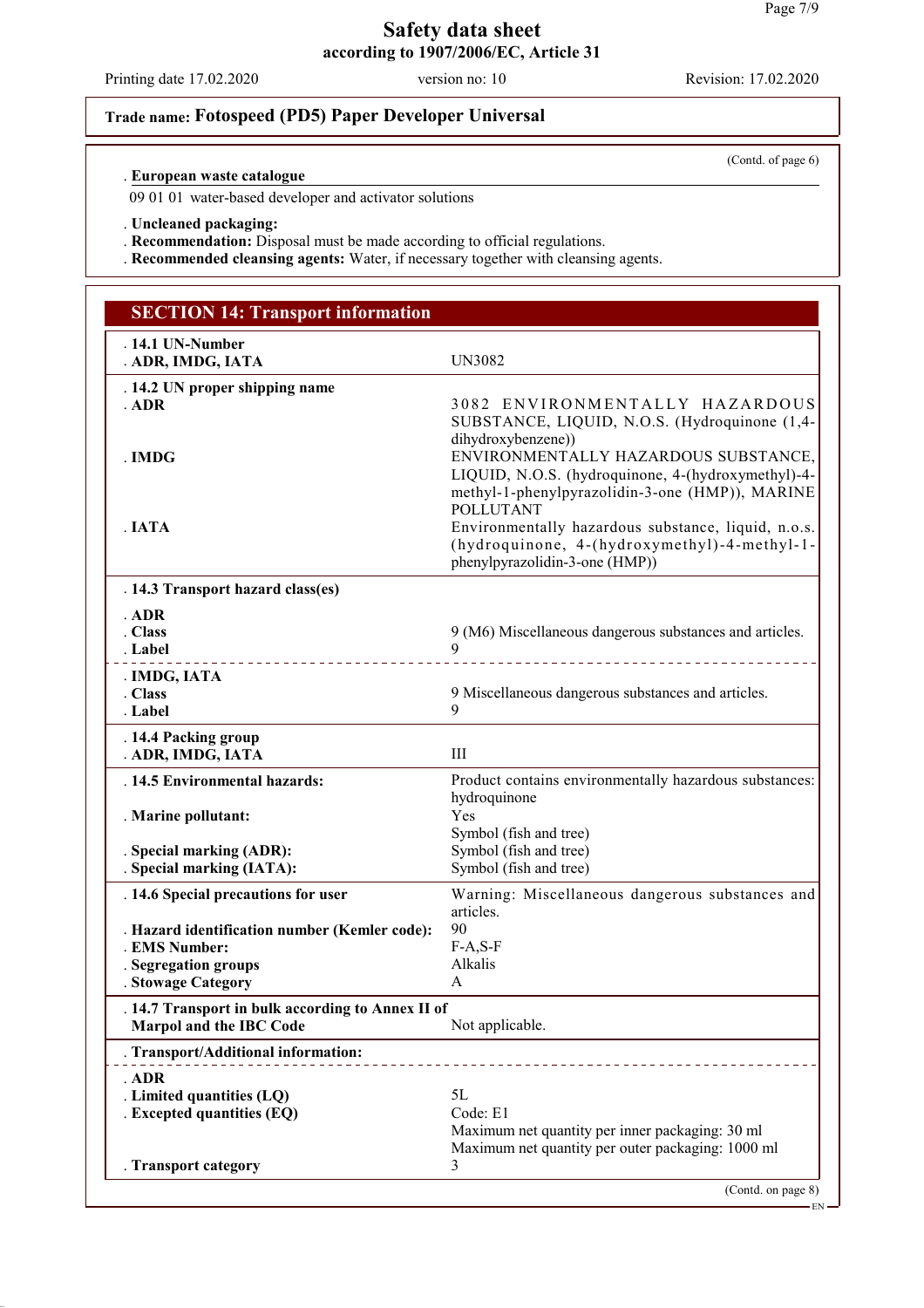Printing date 17.02.2020 version no: 10 Revision: 17.02.2020

## **Trade name: Fotospeed (PD5) Paper Developer Universal**

|                                                                   | (Contd. of page 7)                                                                                                     |
|-------------------------------------------------------------------|------------------------------------------------------------------------------------------------------------------------|
| . Tunnel restriction code                                         | E                                                                                                                      |
| . IMDG<br>. Limited quantities (LQ)<br>. Excepted quantities (EQ) | 5L<br>Code: E1<br>Maximum net quantity per inner packaging: 30 ml<br>Maximum net quantity per outer packaging: 1000 ml |
| . UN "Model Regulation":                                          | UN3082, ENVIRONMENTALLY HAZARDOUS<br>SUBSTANCE, LIQUID, N.O.S., 9, III                                                 |

#### **SECTION 15: Regulatory information**

. **15.1 Safety, health and environmental regulations/legislation specific for the substance or mixture**

- . **Directive 2012/18/EU**
- . **Qualifying quantity (tonnes) for the application of lower-tier requirements** 100 t
- . **Qualifying quantity (tonnes) for the application of upper-tier requirements** 200 t
- . **REGULATION (EC) No 1907/2006 ANNEX XVII** Conditions of restriction: 3
- . **15.2 Chemical safety assessment:** A Chemical Safety Assessment has not been carried out.

#### **SECTION 16: Other information**

This information is based on our present knowledge. However, this shall not constitute a guarantee for any specific product features and shall not establish a legally valid contractual relationship.

#### . **Relevant phrases**

- H302 Harmful if swallowed.
- H315 Causes skin irritation.
- H317 May cause an allergic skin reaction.
- H318 Causes serious eye damage.
- H319 Causes serious eye irritation.
- H332 Harmful if inhaled.
- H335 May cause respiratory irritation.
- H341 Suspected of causing genetic defects.
- H351 Suspected of causing cancer.
- H361 Suspected of damaging fertility or the unborn child. Route of exposure: Oral.
- H400 Very toxic to aquatic life.
- H411 Toxic to aquatic life with long lasting effects.
- . **Contact:** E: info@fotospeed.com .
- **Abbreviations and acronyms:**

RID: Règlement international concernant le transport des marchandises dangereuses par chemin de fer (Regulations Concerning the International Transport of Dangerous Goods by Rail)

ICAO: International Civil Aviation Organisation

ADR: Accord européen sur le transport des marchandises dangereuses par Route (European Agreement concerning the International Carriage of Dangerous Goods by Road)

- IMDG: International Maritime Code for Dangerous Goods
- IATA: International Air Transport Association
- GHS: Globally Harmonised System of Classification and Labelling of Chemicals
- EINECS: European Inventory of Existing Commercial Chemical Substances
- ELINCS: European List of Notified Chemical Substances
- CAS: Chemical Abstracts Service (division of the American Chemical Society)
- DNEL: Derived No-Effect Level (REACH)
- PNEC: Predicted No-Effect Concentration (REACH)
- LC50: Lethal concentration, 50 percent
- LD50: Lethal dose, 50 percent
- PBT: Persistent, Bioaccumulative and Toxic
- vPvB: very Persistent and very Bioaccumulative Acute Tox. 4: Acute toxicity - inhalation – Category 4
- Skin Irrit. 2: Skin corrosion/irritation Category 2
- Eye Dam. 1: Serious eye damage/eye irritation Category 1
- Eye Irrit. 2: Serious eye damage/eye irritation Category 2
- Skin Sens. 1: Skin sensitisation Category 1

(Contd. on page 9)

EN